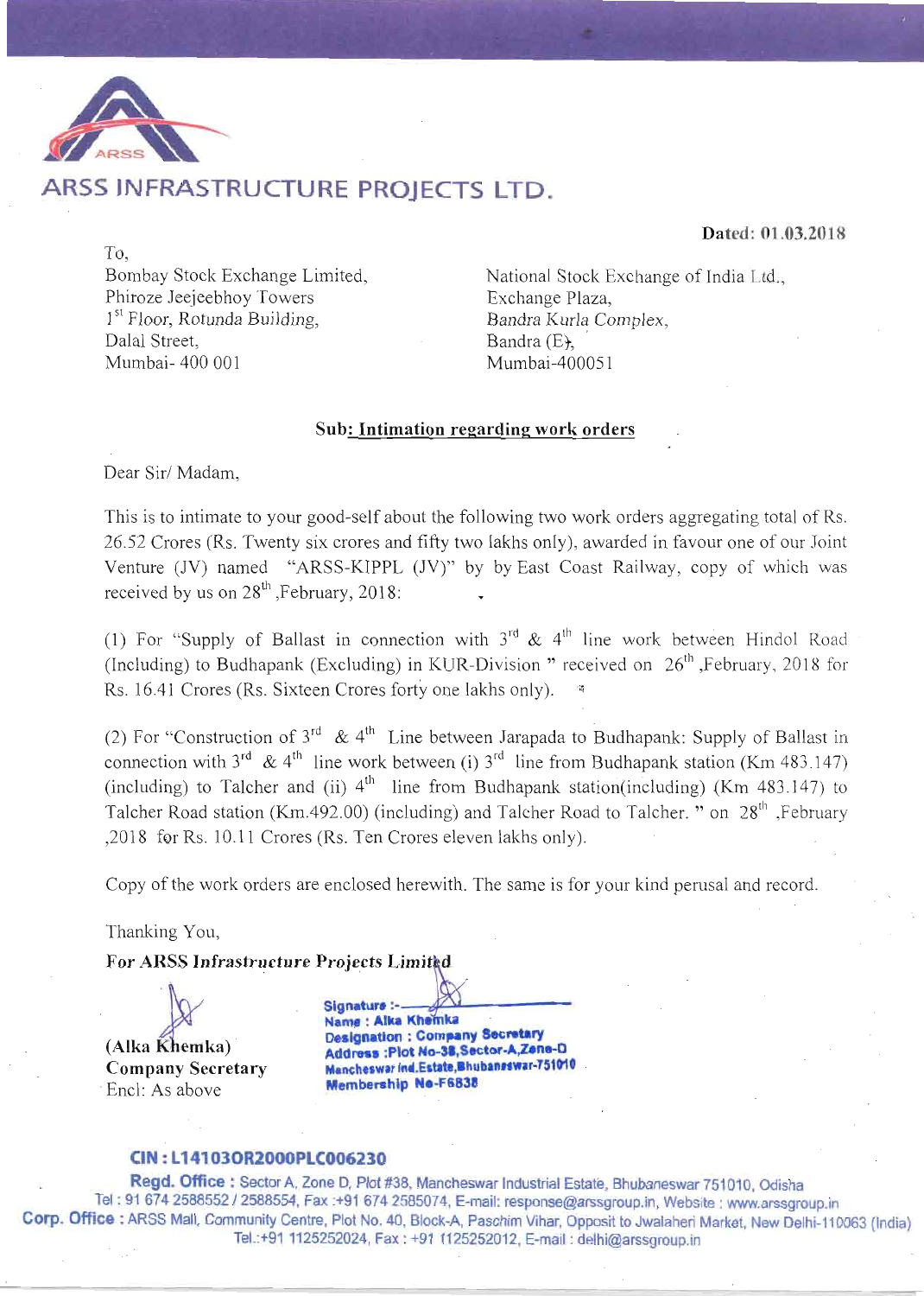EAST COAST RAILWAY

Office of the Dy. Chief Engineer (Con)/I. Bhubaneswar-23

No/DCE/Con/I/BBS/TS-Ballast/HNDL-BDPK/ARSS-KIPPL(JV)/ 0 868 Dt: 202.2018

#### Тο M/s ARSS-KIPPL (JV), Plot No.38, Sector-A, Zone-D, Mancheswar Industrial Estate, Bhubaneswar - 751O10

#### Dear Sir,

**Sub:-** Acceptance letter to the work: Supply of Ballast in connection with  $3^{rd}$  &  $4^{th}$  line work between Hindol Road (including) to Budhapank (excluding) in KUR Division. Ref: Tender Notice No. ETCECONIIBBS2017150 Dt. 01.12,2017. Date of opening of Technical Bid : 05.01.2018 at 12.00 Hours. Date of opening of Financial Bid : 15.02.2018.

01 With references to above, your offer has been accepted by the Railway Administration at a total value of Rs.16,41,25,000/- (Rupees sixteen crore forty one lakh twenty five thousand only) with Contract Period of 18 (eighteen) months from the date of Issue of this Acceptance Letter at the following rates shown against each Schedules.

#### Schedule-'A': At Par.

- 02 An amount of Rs.82,06,250/- (Rupees eighty two lakh six thousand two hundred fifty only) is to be deposited towards Security Deposit. The EMD submitted online vide IREPS Ref Id/Bank Trans ID No: PE1445290/71469733 Dt. 04.01.2018 for Rs.9,70,630/-, is adjusted towards Security Deposit. Balance amount of Security Deposit i.e Rs.72,35,620/-(Rupees seventy two lakh thirty five thousand six hundred and twenty only) is to be deposited in cash with FA & CAO (Con)/E. Co. Railway/Bhubaneswar or otherwise if you so desire amount of balance Security Deposit will be recovered at the rate of 10% from your running bills of the contract.
- 03 You are requested to give a performance guarantee in any acceptable form as mentioned in the tender document for an amount of Rs.82,06,250/- (Rupees eighty two lakh six thousand two hundred fifty only) before signing of the agreement and it should be valid upto date of completion of work plus 60 days beyond that. Bank Guarantee (BG) to be submitted by Contractor should be sent directly to the concerned authorities by the issuing bank under registered post with AD. The performance guarantee should be submitted by you within 30(thirty) days from the date of issue of Acceptance Letter (LOA). Extension of time for submission of Performance Guarantee beyond 30(Thirty) days and upto 60 days from the date of issue of LOA may be given by the Authority who is competent to sign the contract agreement. However, a penal interest @ 15% per annum shall be charged for the delay beyond 30 (thirty) days, i.e. from 31<sup>st</sup> day after the date of issue of LOA. In case of failure to submit the requisite Performance Guarantee even after 60 days from the date of issue of LoA, the contract shall be terminated duly forfeiting EMD and other dues, if any payable against that contract. You will be debarred from participating in re-tender for the work.
- 04 Until a formal Agreement is prepared and executed, acceptance of this Tender shall constitute a binding contract.

 $d\nu^{w}$ , 18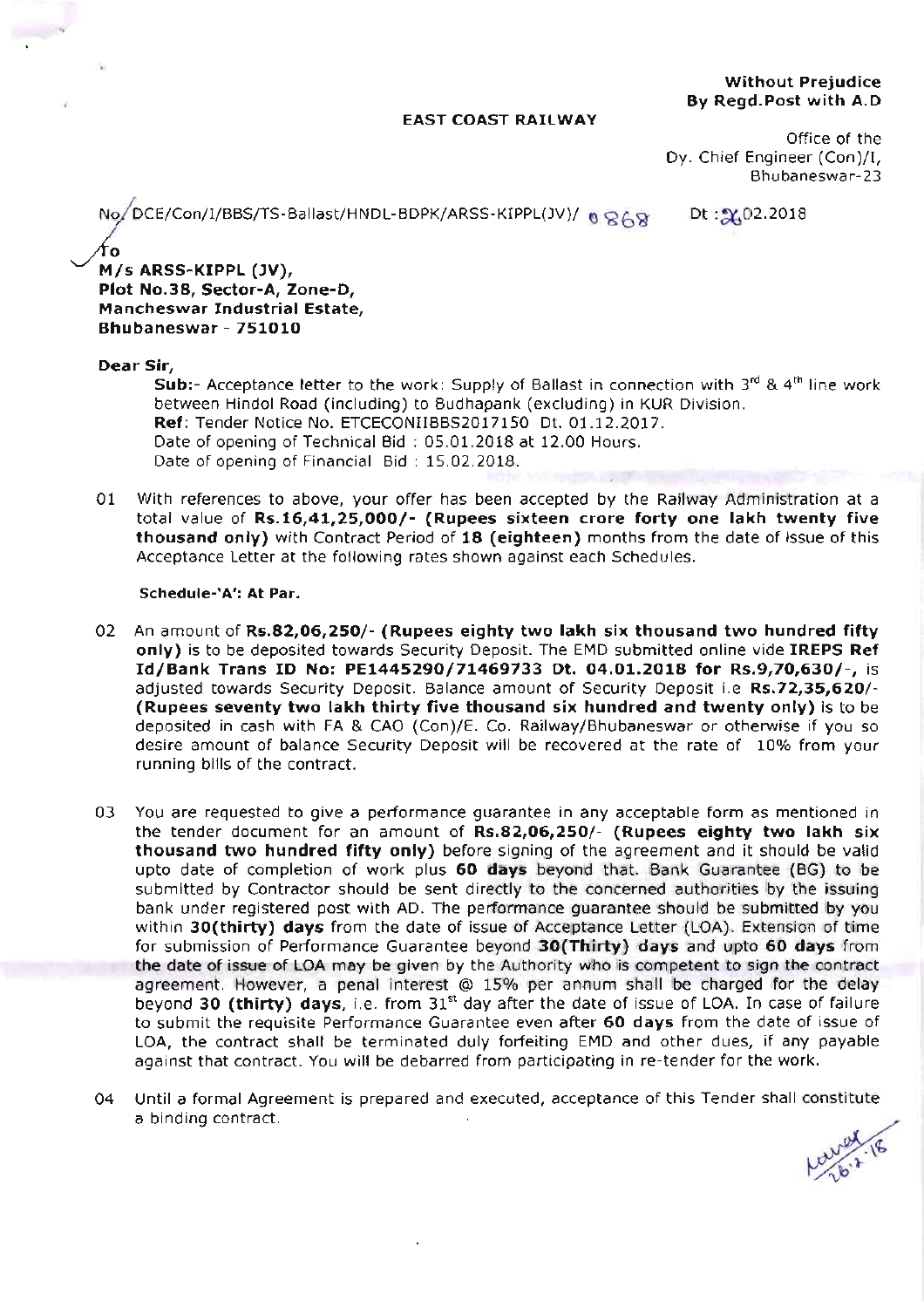- 05 Please contact Dy.Chief Engineer(Con)-I/Bhubaneswar immediately with your execution programme for further instructions to start the work on the authority of this Acceptance Letter.
- 06 Please acknowledge receipt of this letter of Acceptance and confirm that you are taking action as stated above.

Encl: Tender schedule.

Yours faithfully,

 $u_{\rm r,16}$ oy. Chief Engineer<br>E. Co. Railway/ Bhubaneswar For & on behalf of President of India.

No. DCE/Con/I/BBS/TS-Ballast/HNDL-BDPK/ARSS-KIPPL(JV)/ Dt: .02.2018

Copy with enclosures forwarded for information to :-

- 01 Dy. Chief Engineer (Con)/I/Bhubaneswar : No work order should be issued to the Contrador. The contractor should start the work straightway on the basis of this Acceptance Letter for the items and specifications covered therein. Before starting the work, the execution programme should be signed by XEN/Dy.CE (Con) and Contractor.
- o2 CE/C/II/BBS: For information please. Encl : Schedule.
- 03 FA & CAO/Con/BBS : For information please : Encl : Schedule
- o4 FA & CAO/Con/BBS (Expenditure Section : It is requested that the EMD submitted online vide IREPS Ref Id/Bank Trans ID No: PE1445290/71469733 Dt. 04.01.2018 for Rs.9,70,630/-, is adjusted towards Security Deposit. Encl : Schedule
- Dy. Chief Vigilance Officer/E. Co. Rly./8BS Encl : schedule. 05
- Principal Director of Audit (Con)/E.Co.Rly./Bhubaneswar. Encl : Schedule. 06
- Regional Employment Exchange/BBS/Orissa. 07
- Regional Labour Commissioner(Central), Plot No: 124, Satyana<mark>gar, Kali Mandir lane</mark>, Bhubaneswar (Odisha) o8
- AXEN/C/Tender/BBS.- Encl : Schedule 09

Dy. Chief Engineer(Con)/I, E. Co. Railway/Bhubaneswar.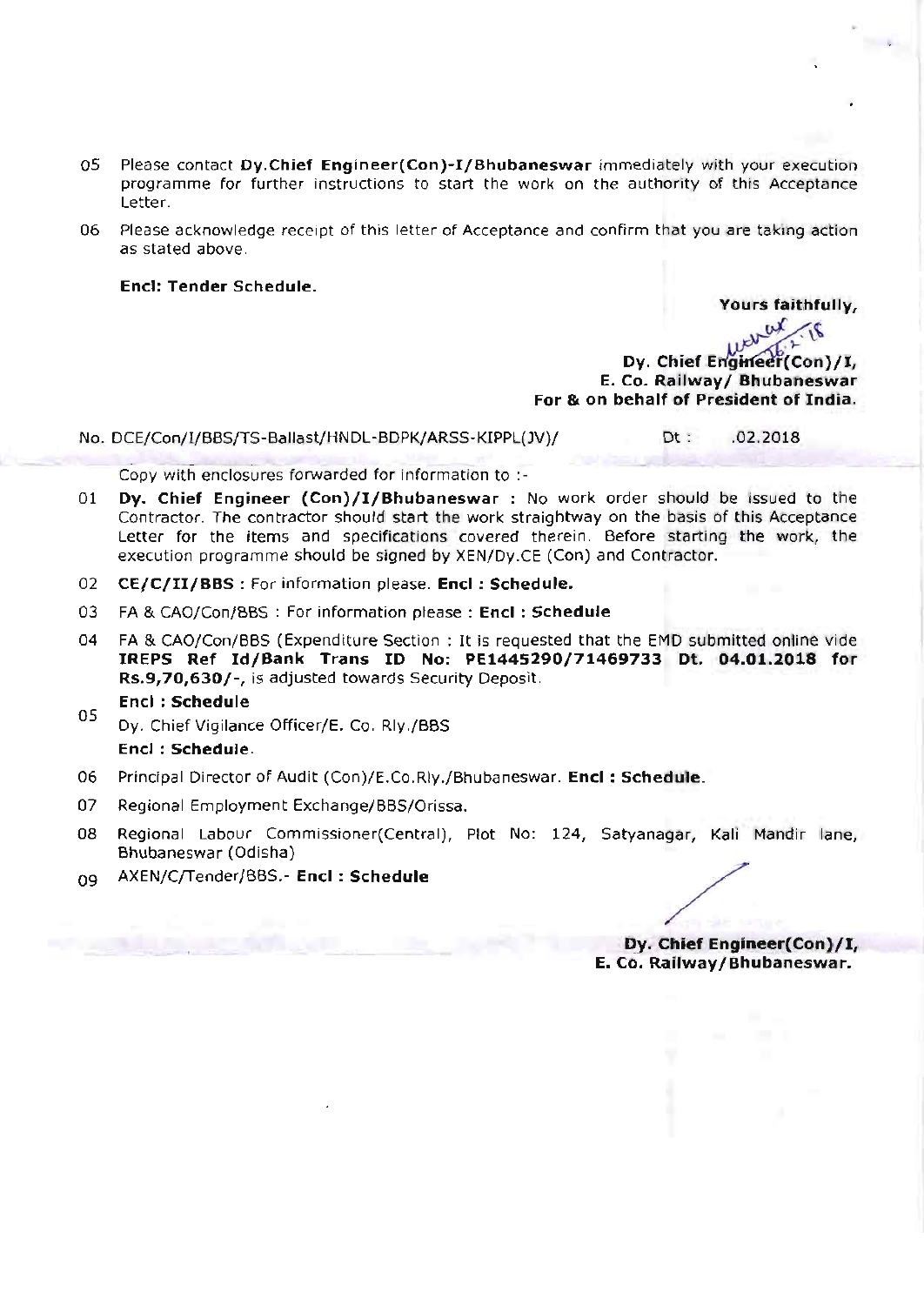EAST COAST RAILWAY

Without Prejudice By Regd.Post with A.D

Office of the Dv. Chief Engineer (Con)/J, Bhubaneswar-23

 $\alpha$  : DCE/Con/1/BBS/TS-Ballast/TLHR-TLHD/ARSS-KIPPL(JV)/  $\beta$ 91 $\beta$  bt :2 $\beta$ 02.2018

To M/s ARss-KIPPL (JV), Plot No.38, Sector-A, Zone-D, Mancheswar Industrial Estate, Bhubaneswar - 751010

#### Dear Sir,

**Sub:-** Acceptance letter to the work: Construction of 3<sup>rd</sup> & 4<sup>th</sup> line between Jarapada to Budhapank: Supply of Ballast in connection with  $3^{rd}$  & 4<sup>th</sup> line work between (i) 3<sup>rd</sup> line from Budhapank Station (Km.483. Ref: Tender Notice No. ETCECONIIBBS2017151 Dt. 01.12.2017. Date of opening of Technical Bid : 05.01.2018. Date of opening of Financial Bid : 16.02.2018.

01 With references to above, your offer has been accepted by the Railway Administration at a total value of Rs.10,11,01,000/- (Rupees ten crore eleven lakh one thousand only) with Contract Period of 10 (Ten) months from the d

#### Schedule-'A': At Par.

- 02 An amount of Rs.50,55,050/- (Rupees fifty lakh fifty five thousand fifty only) is to be deposited towards Security Deposit. The EMD submitted online vide IREPS Ref Id/Bank Trans ID No: PE1449849/71487018 Dt. 05.01.2018 fo
- 03 You are requested to give a performance guarantee in any acceptable form as mentioned in<br>the tender document for an amount of **Rs.50,55,050/-** (**Rupees fifty lakh fifty five**<br>thousand fifty only) before signing of the

uaney<br>16